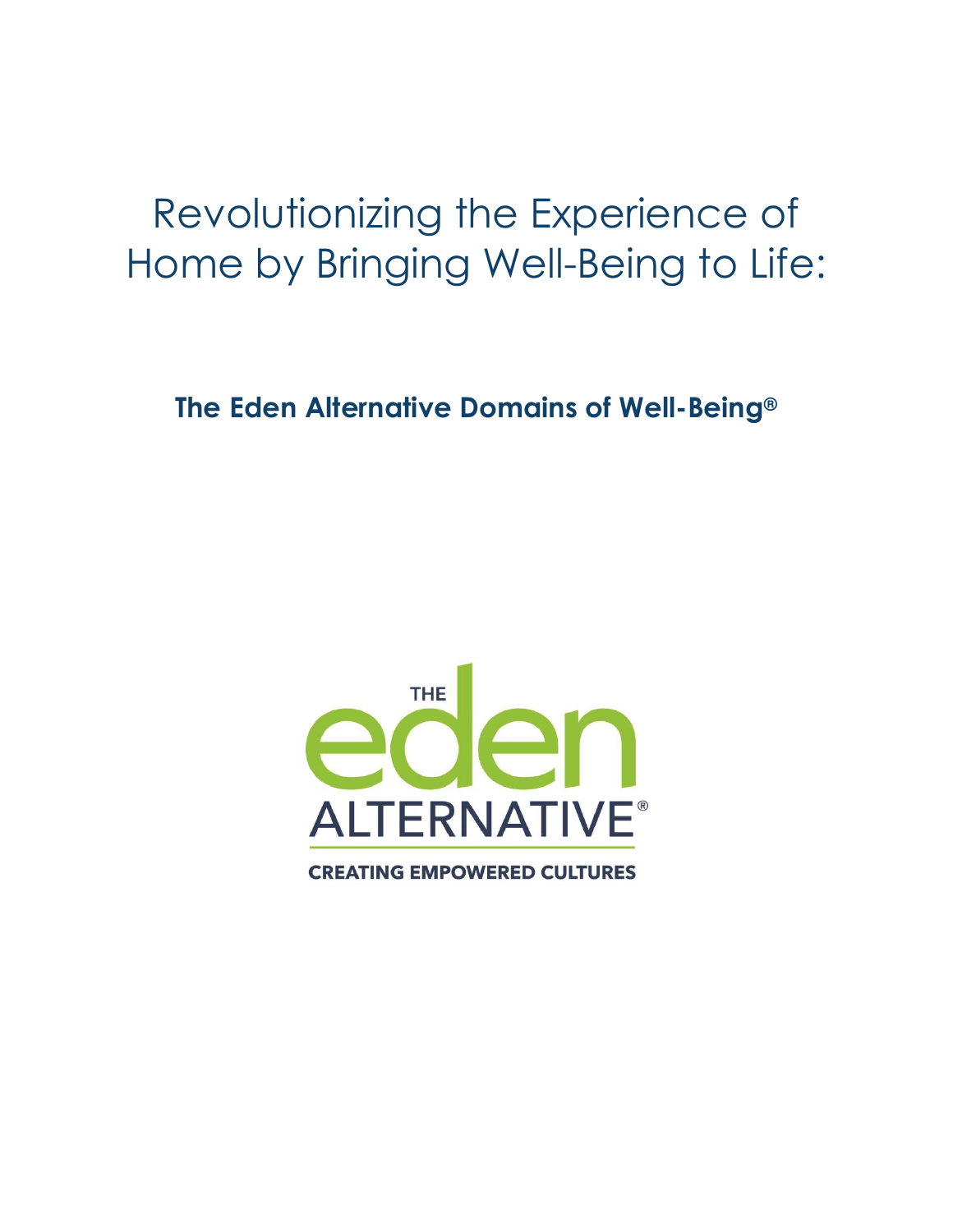# **Revolutionizing the Experience of Home by Bringing Well-Being to Life: The Eden Alternative Domains of Well-Being®**

"Well-being is a much larger idea than either quality of life or customer satisfaction. It is based on a holistic understanding of human needs and capacities. Well-being is elusive, highly subjective, and the most valuable of all human possessions."

Dr. William Thomas, What Are Old People For? How Elders Will Save the World.

A question that has long-challenged those committed to changing the culture of care is:

#### What makes life worth living, and how do we measure it?

Pioneers of culture change contend that aging and living with unique health challenges need not be about decline and despair, but instead, a chance to joyously soar to new heights of human growth and awareness. We hold lofty goals for how we care for each other, seeking environments across the continuum of care that foster community rather than loneliness, meaningful activity rather than boredom, and self-reliance rather than helplessness.

The traditional model of health care has much lower goals – simply to mitigate decline. And despite the best efforts of thousands of highly skilled professionals and billions of dollars in government support, the system is failing us all.

Individuals accepting support often feel as though they need to give up their autonomy in order to receive the assistance they need. Family members agonize over the prospect of placing loved ones in long-term care environments. Employees, who give their hearts and souls to caring for others, experience the frustration of the broken system. Boards of Directors struggle to keep the doors open in the face of rising costs and inadequate reimbursement. A flood of litigation and losses overwhelms liability insurance providers. Service providers struggle to provide quality care and services in a tight market where competing demands often trump any efforts to reframe the priorities defined by the system and put the person first.

## **The Culture Change Movement Facilitates Well-being…**

Culture change is the common name for a global initiative focused on transforming care, as we know it, for individuals as they age and/or live with different physical, developmental, intellectual, and psychological abilities. It advocates for a shift from institutional models of care to person-directed values and practices that put the person first. Person-directed care is structured around the unique needs,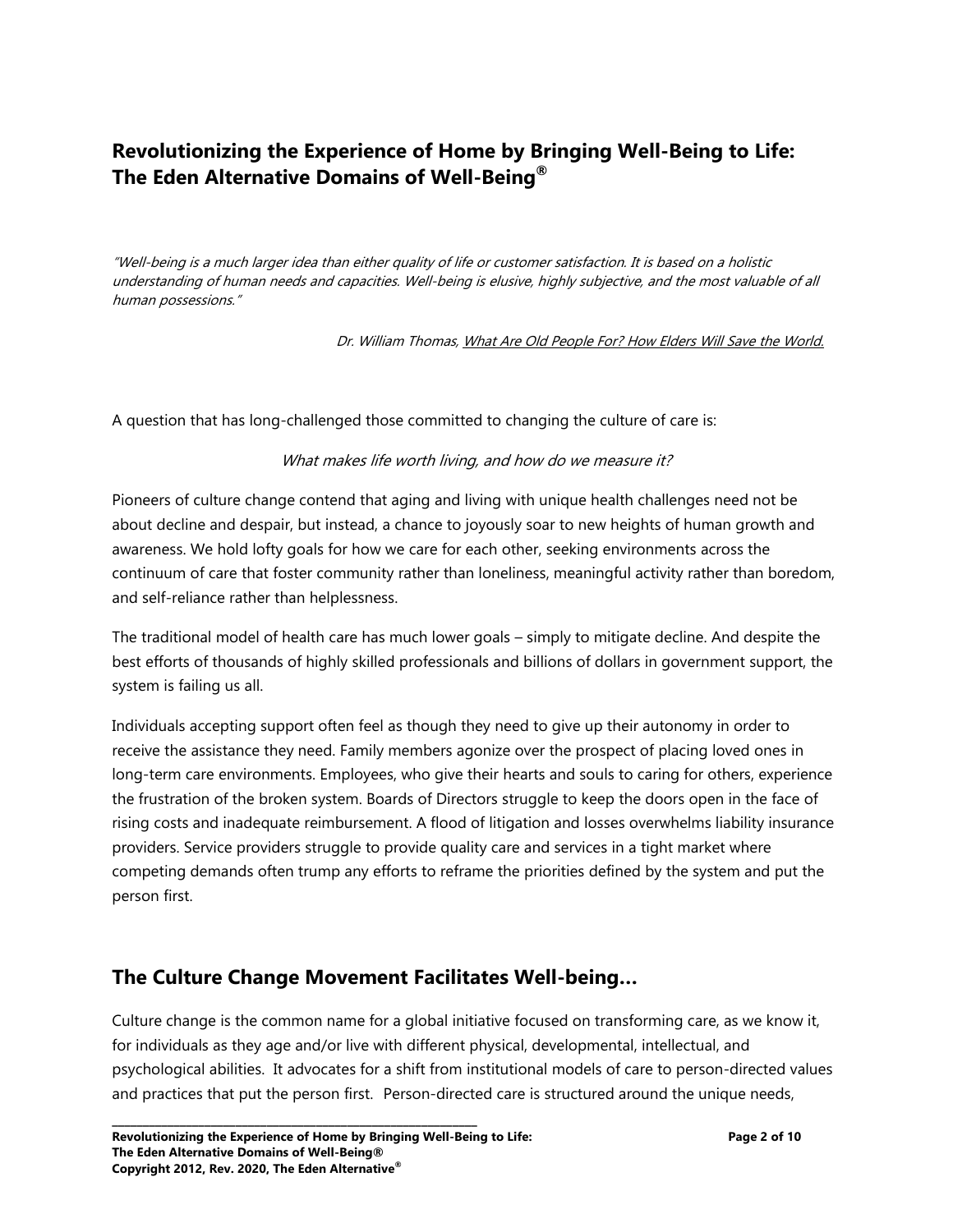preferences, and desires of the individual in question. Through this approach, decisions and actions around care honor the voices and choices of care recipients and those working most closely with them

The ultimate goal of culture change is well-being for all – all care partners (employees, family members, volunteers, and the individual accepting support), the organization, and ultimately the community. The Eden Alternative promotes the concept of care partnership, which affirms that care is a two-way street, focused on ensuring the growth and well-being of everyone involved in the care relationship. It acknowledges that the quality of our relationships is the key to our success, and that care and well-being is for everyone, not just the individuals accepting treatment or services.

While the person-directed model of care challenges us to change our attitudes, beliefs, and values, it also redefines how we measure the quality of outcomes – a need growing increasingly urgent, as more and more organizations begin the culture change journey. The institutional model has well-defined measurements, focused mostly around quality of care issues, with outcomes posted on our government's website for all to see. If used properly, they are effective for determining if someone is receiving appropriate physical care, but they fail to measure the nuances of a life worth living. To address this deficit, we need to define a new way to articulate and define our success.

So, what is quality of life? How do we define genuine caring?

As human beings, we are inclined to pay more attention to the negative rather than the positive, to see the limitations rather than the possibilities. Our language and our societal perceptions reinforce the view that aging and/or living with physical, developmental, intellectual, or psychological challenges equals decline or disability. Well-being, as a frame of reference, requires us to focus on the strengths, possibilities, dreams, and goals of each individual. Doing so, we define quality of life in terms of what each individual *can* do and what they have to *offer* their communities.

Many organizations believe they are "living culture change," when in reality, they are just polishing the brass and shining up the glass. This kind of window dressing does not deeply impact the lives of the people who live and work in the home, wherever home may be. How will we know the difference? How will family members discern organizations committed to person-directed care from other options? How will professional care partners seeking employment know if they've chosen the right place to work? How will our government measure quality in the new model of care? How will providers be reimbursed? The answer to these questions relies on the development of a simple, well-articulated frame of reference that drives home what it is we all want for ourselves and for our loved ones: well-being.

The Eden Alternative recognizes the importance of measuring well-being among all members of the care partner team. It is our contention that in a true community, we can only experience true well-being, if those surrounding us are also.

Well-being can be simply defined as "a contented state of being." Satisfaction, wellness, and happiness are concepts that are often used interchangeably with well-being. However, satisfaction is based on expectations. If others don't meet them, we are not satisfied. Wellness implies healthiness, which may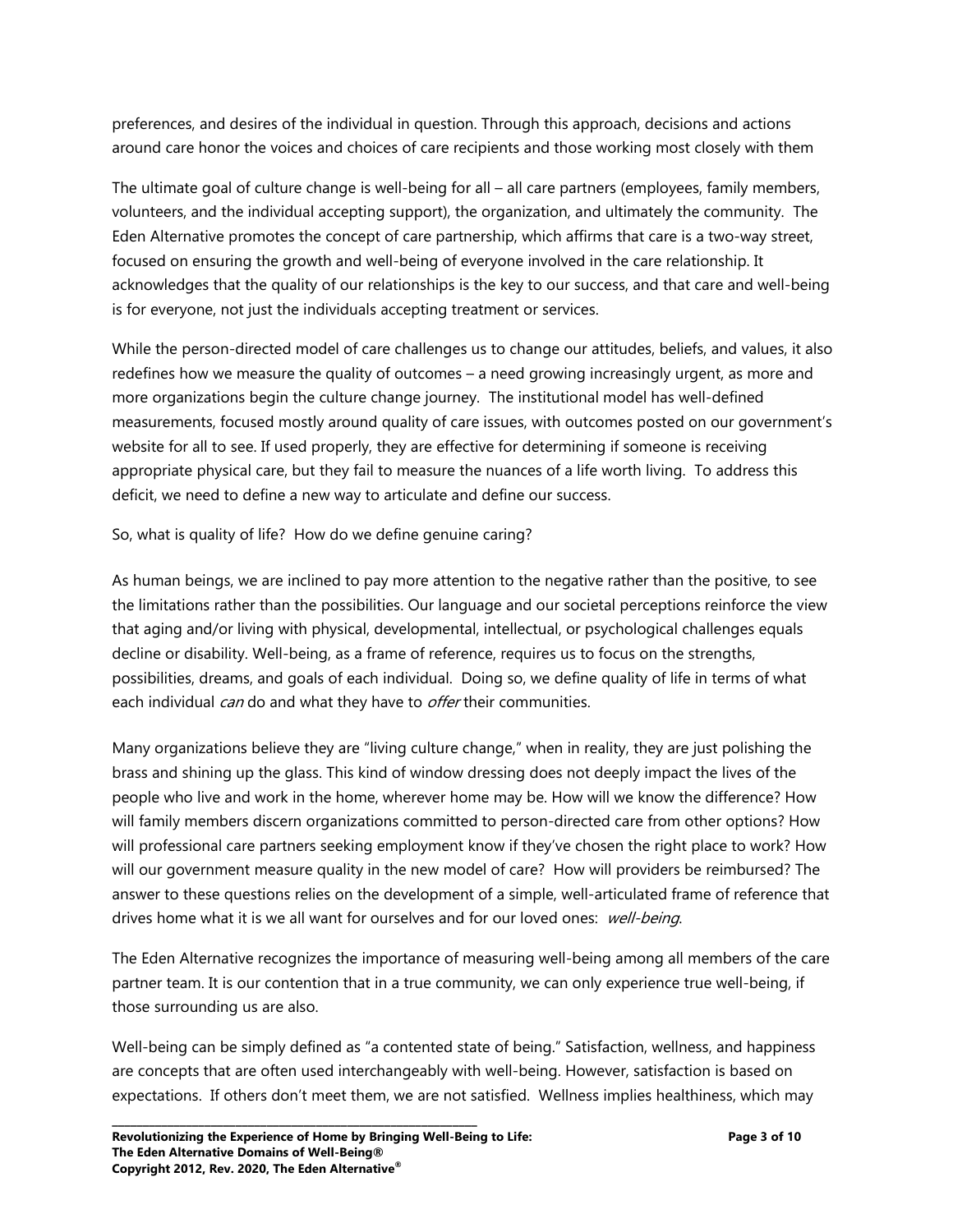peak and decline over time. Happiness, too, is a human emotion that comes and goes. In contrast, wellbeing evolves and develops over a life time, deepening as we grow into our full potential as human beings.

Well-being is the path to a life worth living. It is the ultimate outcome of a human life. It leads us to ask the following questions: What are the components of well-being? What do we need to experience contentment? Through a collaborative effort involving a task force of culture change specialists, The Eden Alternative has identified seven primary Domains of Well-being: identity, growth, autonomy, security, connectedness, meaning and joy.

# **The Eden Alternative Domains of Well-Being®**

## **Identity – being well-known; having personhood; individuality; wholeness; having a history**

Nothing exists without identity. The healthcare system, as it exists today, strips away individuals' identities, leaving them virtually unknown and vulnerable. The medical model identifies people by their job title alone, their disease process, what they need assistance with, or how their food is prepared and served. If you need increased assistance with daily life, you find yourself compartmentalized and grouped with others in a similar situation. Your identity is now tied to others.

Becoming well-known is a hallmark value of The Eden Alternative. Part of knowing each other deeply involves acknowledging our strengths and what we each have to offer. How we bring forth these strengths each day is a powerful way to celebrate each other's unique individuality.

In her research on institutionalized residents, Judith Carboni, RN, MSN, CS notes:

"…residents in nursing homes face non-personhood: identity becomes murky because they no longer have a special bond with a place that held a significant, personal meaning. Informants demonstrated a pervasive sense of uprootedness and non-belonging, as well as confused feelings about self and identity. What is significant in this feeling of uprootedness is its finale. In both instances, it appeared that the roots that fed each informant's identity and provided nurturance were more than merely pulled up; it seemed that the roots were actually severed. For example, how can one recover the roots of one's house if it is sold, how can one identify with a place that is no longer there? When possessions are dispersed among relatives or sold, they are no longer available to the individual for interaction and meaning; the relationship with objects and their memories have become severed."

> Carboni, Judith D., Homelessness Among The Institutionalized Elderly, Journal of Gerontological Nursing, July 1990.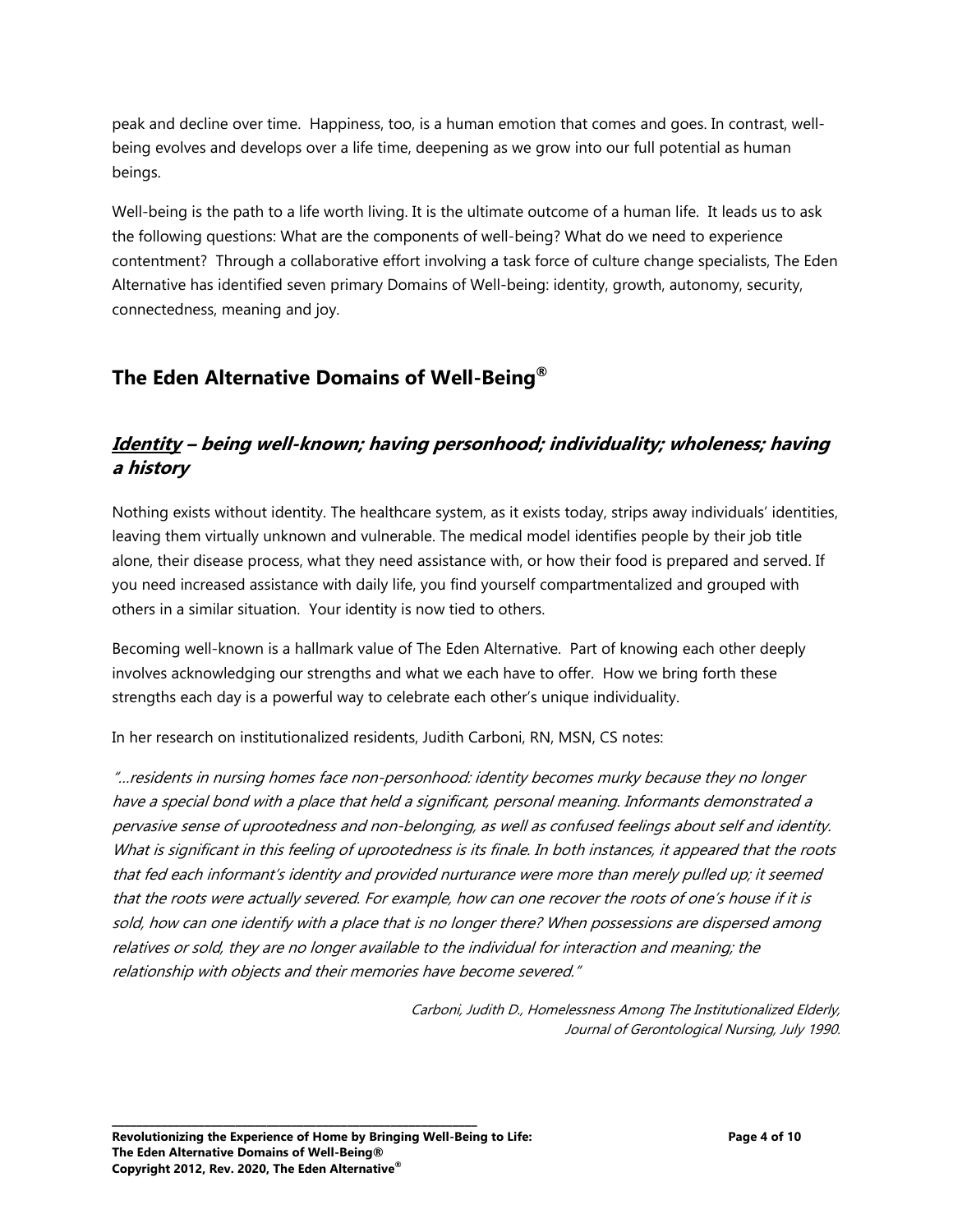Identity is socially constructed. One's identity, history, life, and sense of self are essential components of well-being. Without this, individuals cease to exist.

In our health care system, we use care plans as a way to establish one's identity in terms of what assistance they need and the deficits they live with. Defining care needs in terms of diagnosis or disease homogenizes individual experience in favor of a group identity. When we use well-being as our frame of reference, the care plan becomes very individualized, focusing on strengths, preferences, goals, and growth. Now that we have a full picture of an individual's identity, we know how to partner with her to highlight and strengthen her sense of individuality. This is true for everyone involved in the care relationship: the individuals accepting support, employees, and family members.

#### **Exploring IDENTITY:**

- How do we get to know each other in a way that highlights each person's unique identity?
- How do conversations among the team members reflect knowing the individual's identity?
- How do our care partners help people continue to become well-known to one another?
- In written language, how is each individual's identity revealed?
- How are strengths acknowledged as a part of each individual's identity?

# **Connectedness – state of being connected; alive; belonging; engaged; involved; not detached; connected to the past, present and future; connected to personal possessions; connected to place; connected to nature.**

## "No man is an island, entire of itself: every man is a piece of the continent." – John Donne

The idea John Donne brings forth in this meditation is not an unusual one – this idea of interconnectedness. Studies show physical and emotional benefits to staying connected with loved ones and with one's environment. Connectedness is more than being surrounded by people who are friendly or skilled in customer service. It is about being in meaningful, and sometimes deep, relationships with others. It is about being a part of something that is bigger than ourselves. It is about being surrounding by things that have personal meaning for us throughout our homes. It means knowing our history and looking forward to our future.

During our lives many connections can be lost – we retire, spouses and friends die, children, friends and neighbors move away, we are home-bound and don't get out as much – all of these place us at high-risk for feeling disconnected. Individuals can become disconnected from the past, by loss of familiar relationships, places and personal possessions, and from the future by loss of hopes and dreams. Thus, the present reality becomes endless days of loneliness, helplessness, and boredom. As this seeps into their spirits, many disconnect completely from the physical and social environment.

A person-directed model seeks to reconnect all members of the care partner team with the past, present and future, with their environment and with their hope and dreams. Consistent care partner relationships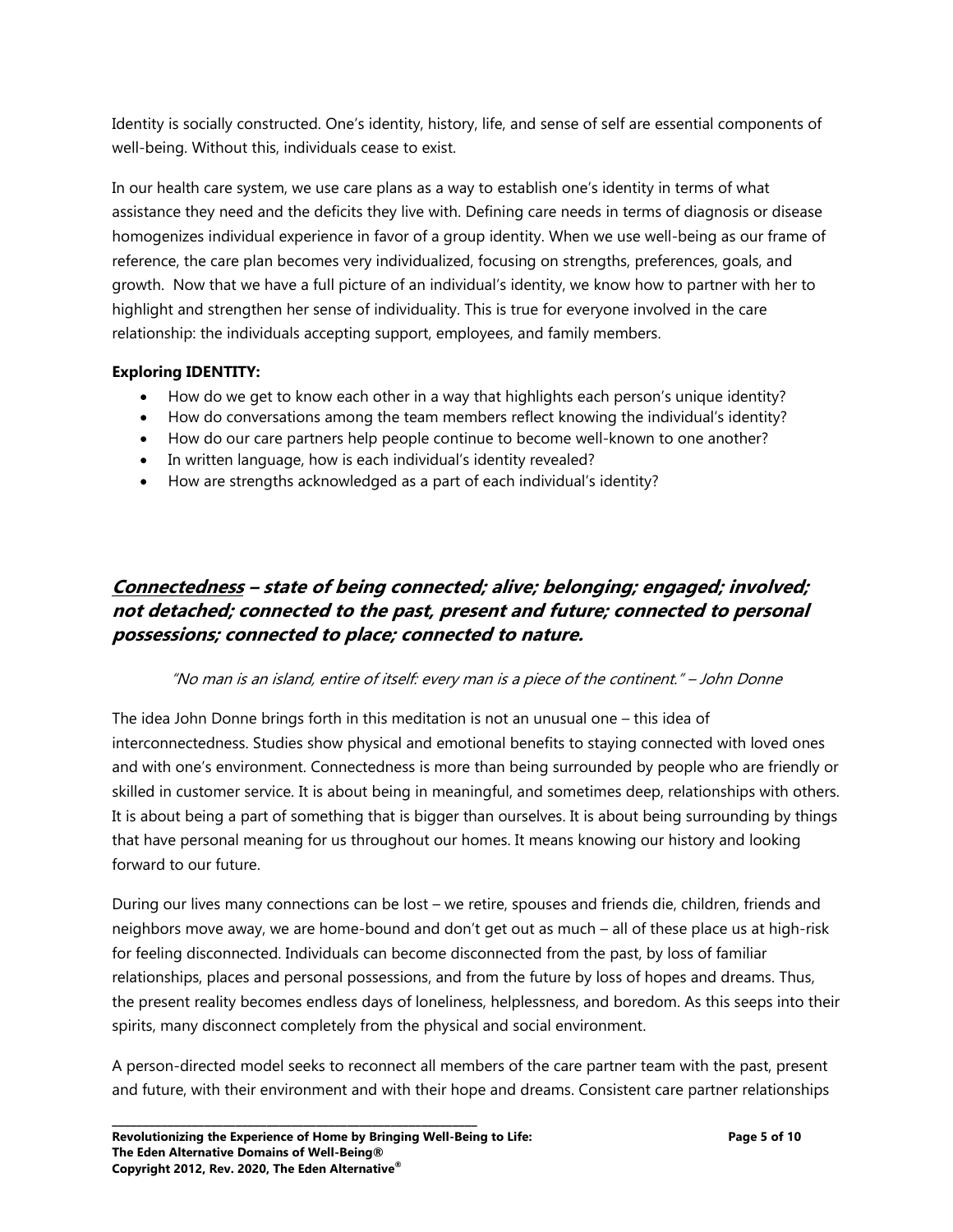is the beginning of this reconnection. Creating a home space that is filled with meaningful items, and not medical trappings, continues the connections. Restoring relationships and making peace with one's life can be another way to foster connectedness. The possibilities are endless as we get to know each other's stories.

#### **Explore CONNECTEDNESS:**

- How are members of the care partner team connecting with one another regularly?
- How are meaningful connections in the lives of different care partners identified and shared?
- What actions is the care partner team taking to sustain and strengthen connectedness for all?
- What role does a connection with the larger living world play in the individual's life, and how is the care partner team developing that connection?

## **Security – freedom from doubt, anxiety, or fear; safe, certain, assured; having privacy, dignity, and respect.**

Abraham Maslow theorized that human beings are motivated by a hierarchy of needs, and that certain lower needs must be satisfied before higher needs can be fulfilled. For example, safety needs – the security of home and family, freedom from fear and anxiety – must be satisfied before we can grow toward self-actualization.

In his speech on the four freedoms, Franklin Delano Roosevelt touched on the right of human beings everywhere to feel secure in their ability to express themselves freely, to define their own unique relationship with spirit, to feel financially stable, and to be free from fear.

Security also expands beyond the basic need for safety to also include right to privacy, dignity and respect. A person receiving support services often finds their space becoming public space, forcing her into involuntary, intimate situations with strangers.

Another aspect of security involves ensuring that our commitment to safety doesn't infringe on someone's rights and choices. This is where Autonomy and Security are closely related domains. Eden Alternative Co-Founder Dr. Bill Thomas reminds us to consider surplus safety when optimizing, rather than maximizing, security for another. Our healthcare system is risk averse. Once an individual relies on the support of others on the care partner team, they find their safety maximized and opportunities to take risk diminished, if not removed entirely. To take away all risk and chances to make mistakes is to take away the right to be human. Maximizing safety actually creates insecurity. While safety is important, there is a range of risk tolerance. Optimizing safety with the individual, based on their risk tolerance, creates security.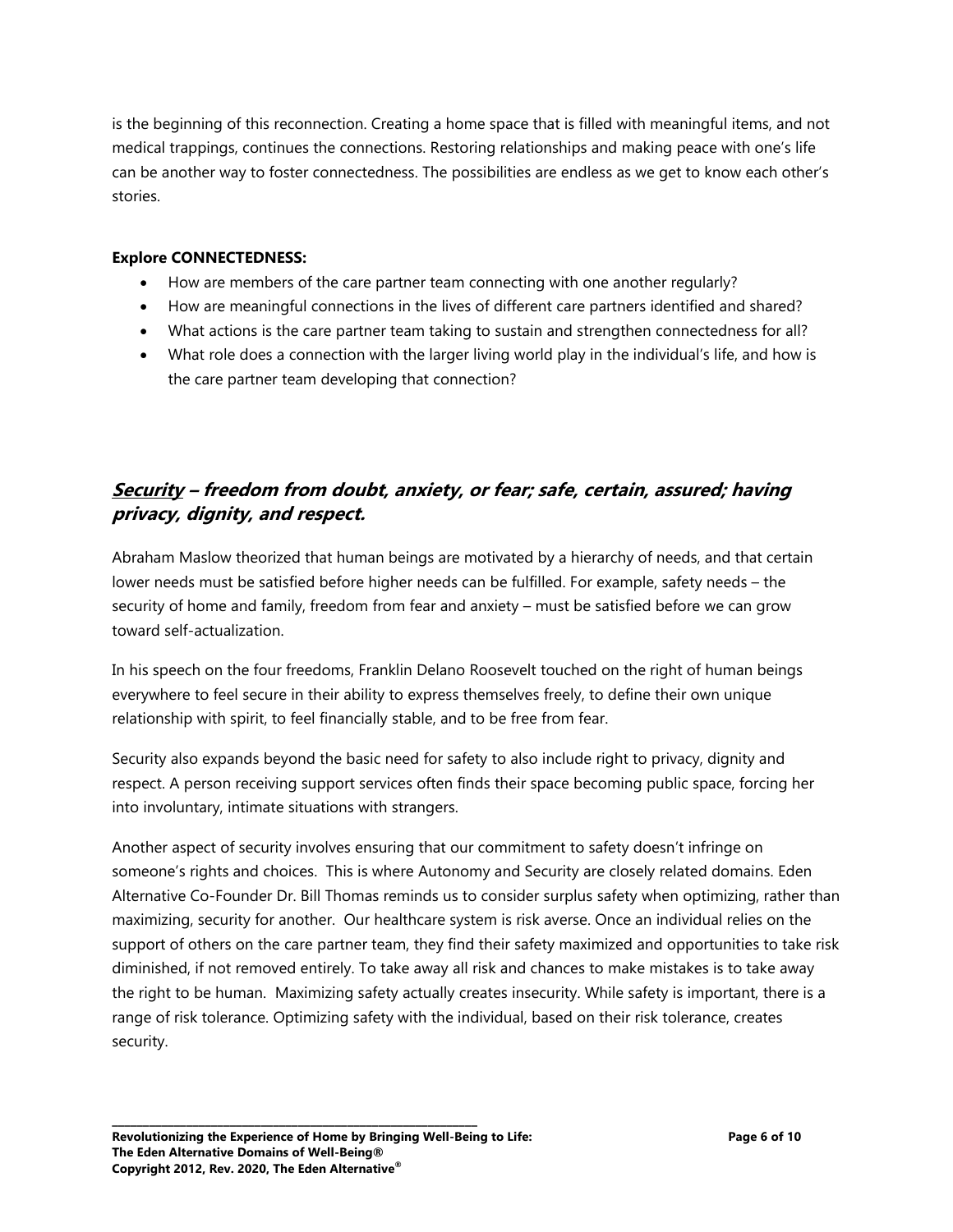#### **Exploring SECURITY:**

- How does the care partner team address anxieties and fears that members of the team possess?
- How do care partners protect the dignity and privacy of individuals accepting support?
- What does respect for one another look like on the care partner team?
- How comfortable is the physical space and do people feel at home there?
- In what ways is the care partner team optimizing the safety of its members?

## **Autonomy – liberty; self-governance; self-determination; immunity from the arbitrary exercise of authority; choice; freedom**

Simply put, to be autonomous is to be one's own person … to be respected for one's ability to decide for oneself, control one's life and absorb the costs and benefits of one's own choices. Lacking autonomy, is a condition which allows or invites sympathy, pity or invasive paternalism.

The key to grasping the depth of autonomy is balance. The right to folly is an important part of autonomy. If people are only able to choose between courses of action that are good for them or preselected then the true dimension of autonomy is greatly diminished. No one, with very few exceptions, has complete autonomy. It is an optimized concept, not a maximized concept.

Top-down organizational structures squeeze the life out of autonomy. These structures eliminate the creativity of those who are most familiar with the individuals accepting support. As a result, those who are likely to have the strongest impact on an individual's daily life experience are the least involved in important decision-making.

Principle Four of the Eden Alternative Philosophy reminds us that the opportunity to give as well as receive is the antidote to helplessness. People who identify as caregivers sometimes perceive good caregiving as doing everything possible for another individual. However, this well-meaning generosity can lead to learned helplessness and diminish individual choice. This imbalance of care ultimately destroys autonomy for everyone involved in the care relationship. In contrast, the concept of care partnership reminds us that care is not a one-way street, that opportunities to give as well as receive are abundant and available to everyone in the care partner team. Care partnership, as a way of relating to each other, helps us optimize choice.

#### **Explore AUTONOMY:**

- In what ways does the care partner team optimize individual choice?
- What assumptions have been made in the care partner team, and how do they limit choices?
- How does the care partner team handle situations, when they disagree with the choices made?
- Are mistakes an opportunity for punishment, or limitation, or an opportunity for growth?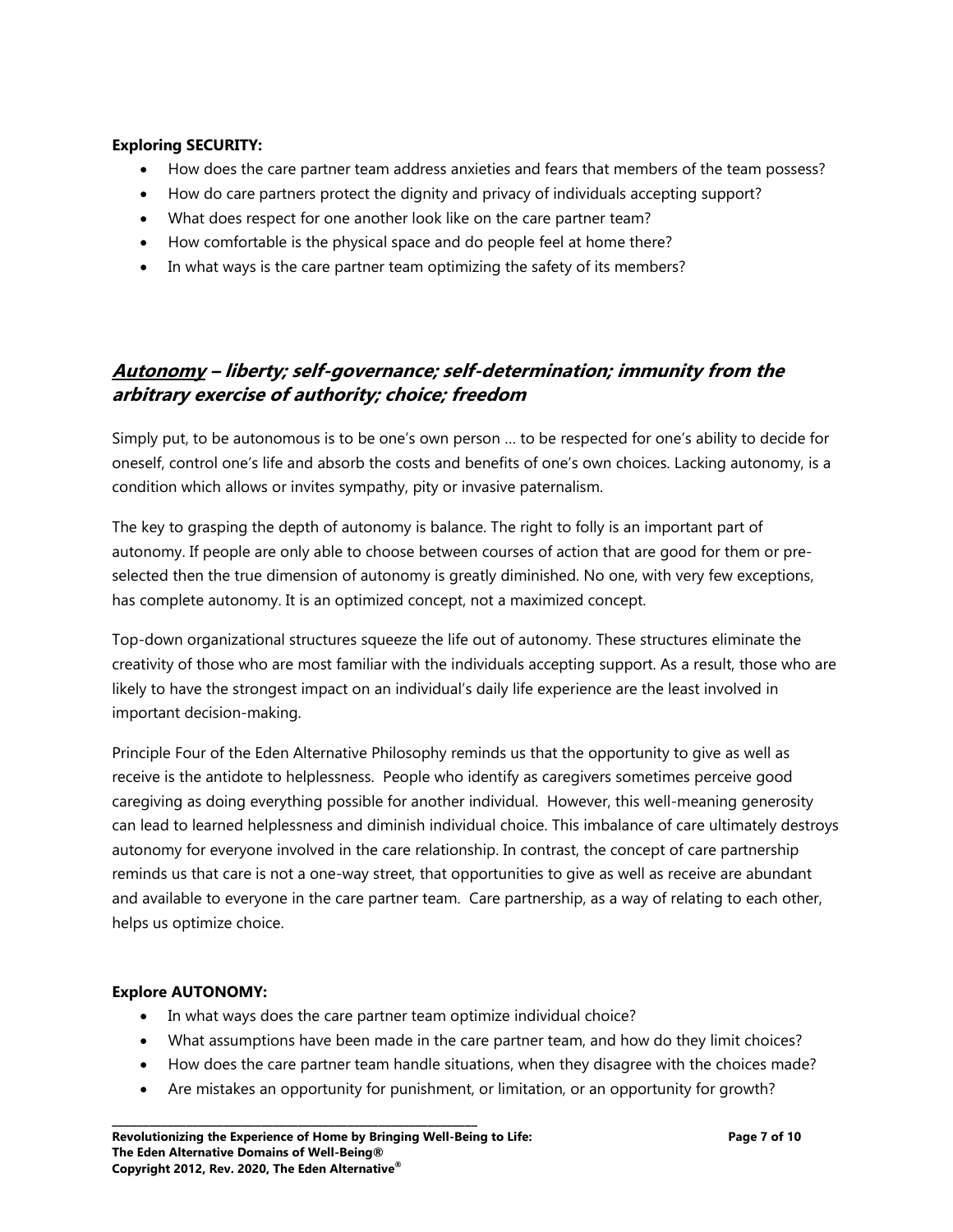When engaging care partners, do team members truly empower each other to take an active role in daily decision-making?

# **Meaning – significance; heart; hope; import; value; purpose; reflection; sacred**

The medical model of care strips away meaning in many different ways. The physical environment becomes meaningless for anyone except the decorator who designed it or healthcare professionals who access it. The sacred work of care partnering is reduced to a series of tasks and procedures delineated in the interdisciplinary care plan. The rhythm of daily life becomes repetitive and numbing, holds no meaning and inspires little motivation for the individual.

A person-directed approach infuses meaning into every corner, every act and every relationship. This way, all care partners share in a life worth living. Simple pleasures are brought to life for all. The rhythm of daily life is affirming and nurturing, drawing people together in meaningful ways. Meaning is generated because of the caring relationships we have nurtured with one another.

Creating meaning takes a lifetime of effort. Meaning thrives and grows in moments of time. It is more than fulfilling a life's wish. It is woven into our emotions, our feelings, and our need to be needed. Each individual experiences meaning in different ways. Meaning sometimes arises out of other life events; trying to rationalize trials and successes. Often meaning comes from the very act of searching for it. Food and shelter can be withheld, but meaning is something others cannot deny us. Regardless of our life situation, as humans we are always seeking meaning.

#### **Explore MEANING:**

- How are care partners learning each other's stories about what is meaningful in their lives?
- How is time for reflection and celebration woven into care partners' lives?
- How are individual's goals honored and achieved in meaningful ways?
- In what ways might care partners destroy meaning for one another?

# **Growth – development; enrichment; unfolding; expanding; evolving**

The institutional model of care centers on mitigating decline and changes in ability. The person-directed model offers a radically different belief.

Longevity gives forth its own promise and potential. From the employee care partner's perspective, the institutional model offers little opportunity for personal growth in what are often considered dead-end jobs. In a person-directed model of care, all members of the care partner team have every opportunity to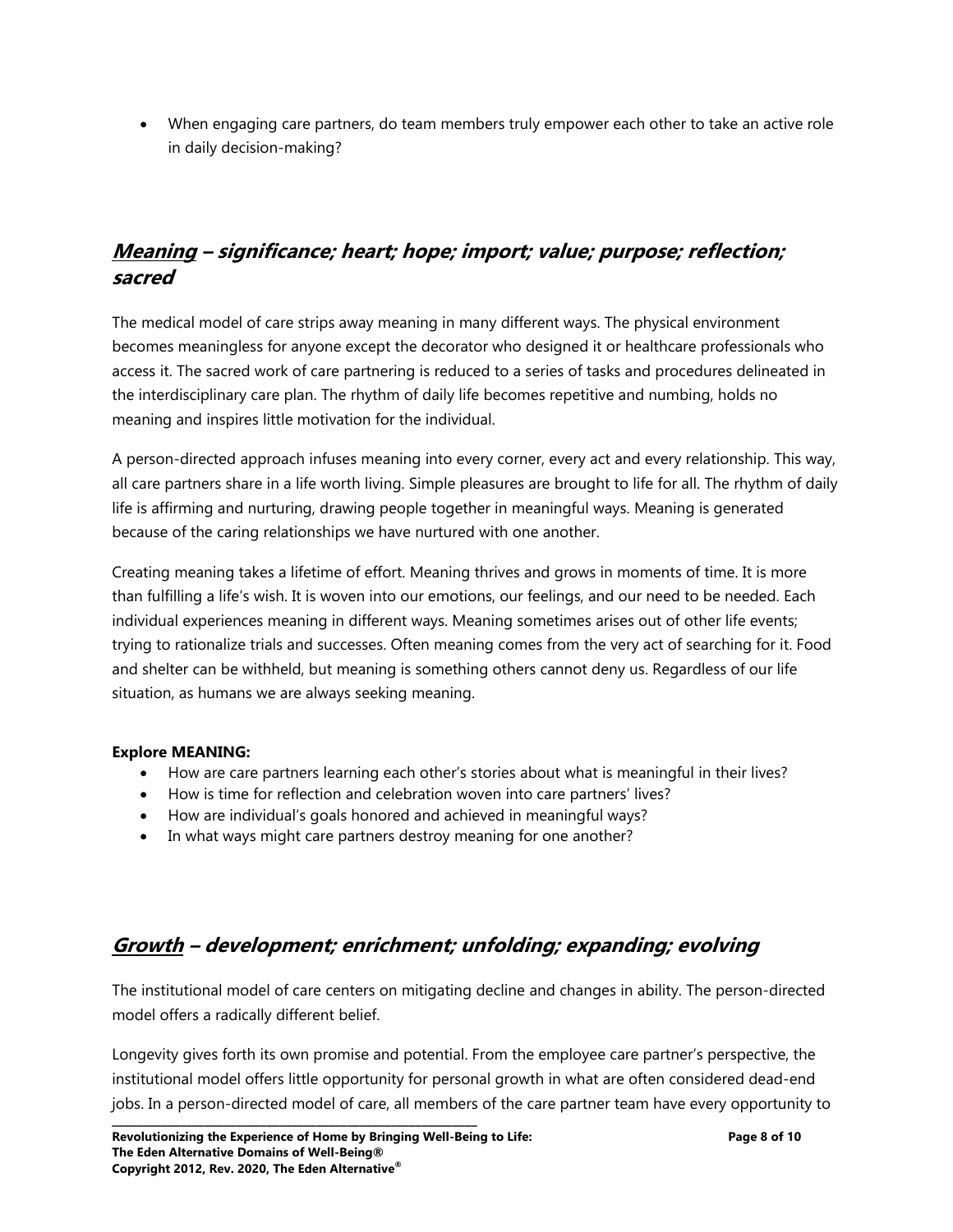learn and grow. The opposite of growth is death – physical and spiritual. Individuals living with frailty continue to grow and teach us how to be human beings in a caring community. Everyone has the potential to be a "growth partner" to someone else.

We thrive when we have good medical treatment and appropriate care. Someone can benefit from several aspects of well-being, but may have a health condition that is out of control which significantly inhibits growth. Quality care enables growth, and medical treatment serves this process. Care (helping another to grow) and medical treatment are skillful partners. Care for the individual comes first and foremost.

#### **Exploring GROWTH:**

- How are the strengths, dreams and goals of individuals captured and shared?
- How does the care partner team promote growth, based on individual strengths and goals?
- In what ways are care partners exposed to new life experiences and knowledge?

## **Joy – happiness; pleasure; delight; contentment; enjoyment**

## "Joy seems to me a step beyond happiness – happiness is a sort of atmosphere you can live in sometimes when you're lucky. Joy is a light that fills you with hope and faith and love." – Adela Rogers St. Johns

Joy is a short, simple word that describes the best, most elusive dimensions of human experience. While people often identify joy with a response to a specific experience (for example the birth of a child) these moments are actually more accurately understood in terms of happiness. Joy is both deeper and more encompassing than happiness.

One of the best ways to understand joy, and how it plays a role in our experience of well-being, is to become aware of how often it sneaks up on us. Moments of joy often catch us by surprise. These joyful moments cannot be scheduled, structured, or commanded into existence. They can only emerge from the moment. No one can say, "I'm going to experience joy at 2:30 this afternoon." Efforts to intentionally create joy for others are doomed to failure. The best soil for joyful moments is always found in places where relationships are deep, rich, and intensely meaningful. It is through the relationships we have with one another that we can discover ways to recognize and celebrate moments of joy when they occur.

#### **Explore JOY:**

- How is the care partner team sharing stories about joyful moments in life?
- How can joyful energy enrich the lives of members of the care partner team?
- How does each member of the care partner team define joy?
- How do care partners express the joy they experience with one another?